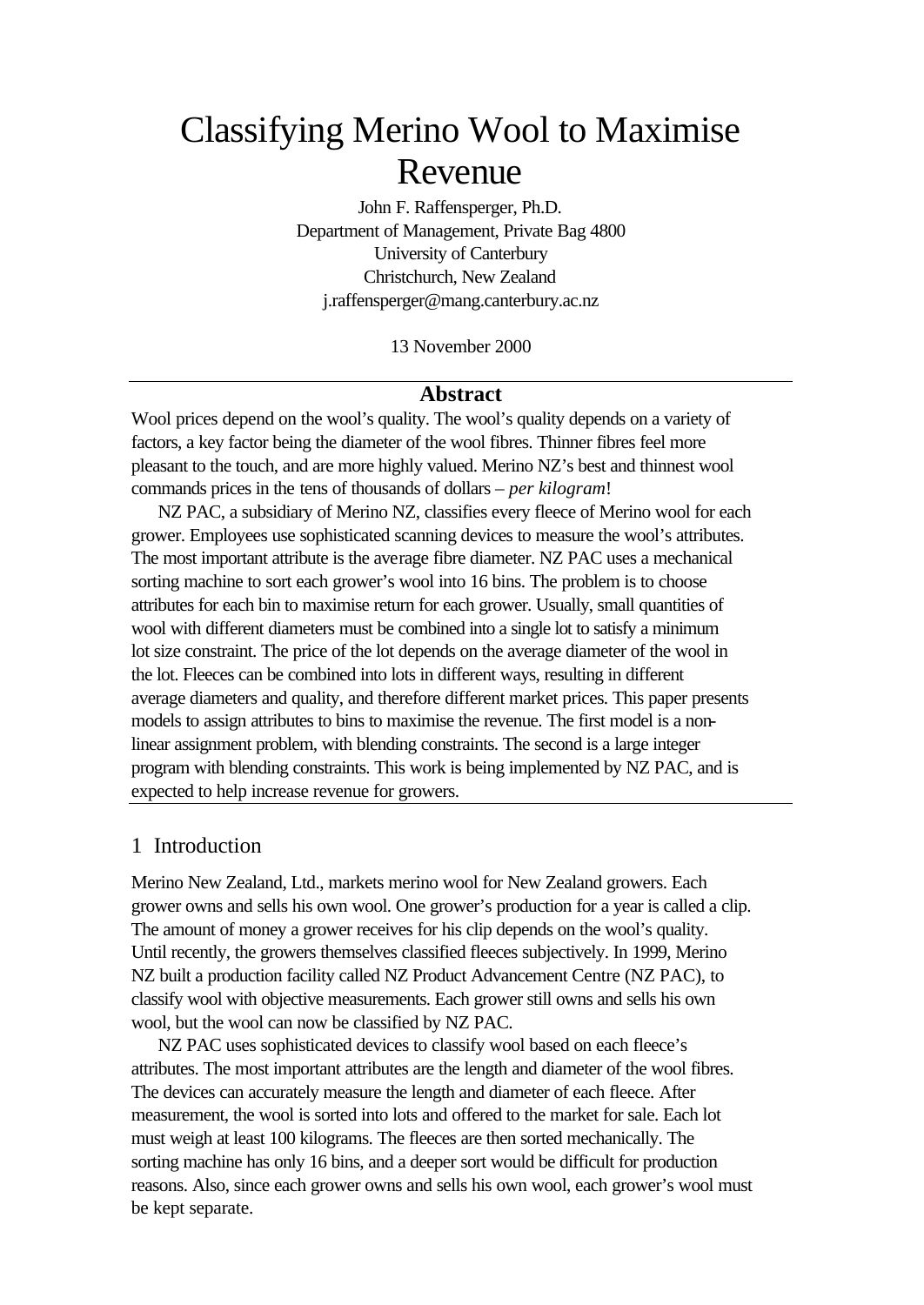When a lot is offered for sale, an independent laboratory tests the average diameter and length of the fibres. NZ PAC's measurements usually agree with the independent laboratory. The average diameter and average length of the fibres are the primary determinants of market price.

Currently, wool is classified by length into categories such as Long, Medium, and Short. Diameter is classified in 0.1 microns. Typical diameters are between 13 and 20 microns. The 13-micron wool can command prices in the tens of thousands of dollars per kilogram. At the other end, 20-micron wool may be sold for \$10/kilogram or less.

Figure 1 shows a typical relationship between market price and diameter. It was necessary to produce a regression of market price to fibre diameter, since some market price data was missing, and because of differences in the timing of sales.



Figure 1. The relationship of market price to fleece fibre diameter. The predicted price function is price =  $100,000/(21.91 - 21.60 d + 1.36472 d^2)$ .

Fleeces of different diameters can be mixed to produce a lot of a given average diameter. A reasonable approach to maximising revenue is to sell every fleece at the highest price for its attributes. Since thinner fibres are more valuable, the grower can earn more money if the thin fibres sold in a lot with a smaller diameter. The ideal, then, would be to sell every fleece according to its true average diameter. However, buyers want each lot to weigh at least 100 kilograms. Furthermore, the NZ PAC sorting machine has only 16 bins. Also, each grower's wool must be kept separate. For these reasons, a lot is necessarily a blend of fleeces with different diameters.

The problem, then, is to assign fleeces to bins of the sorting machine, and to select attributes for bins, to maximise revenue for each grower. The weight by diameter and class for each grower's clip are forecasted based on the weight by diameter and class for the grower's clip from the previous year.

The literature has just one paper that described the use of optimisation to blend wool. This paper was in the 1986 Proceedings of NZ Operations Research Society, "Computer Blending of Wool," by Denis Maddever, Garth Carnaby, and Alec Ford [1]. They developed models to purchase wool at auction, and blend the wool for input to a carpet factory. They included constraints on attributes including colour, length, bulk,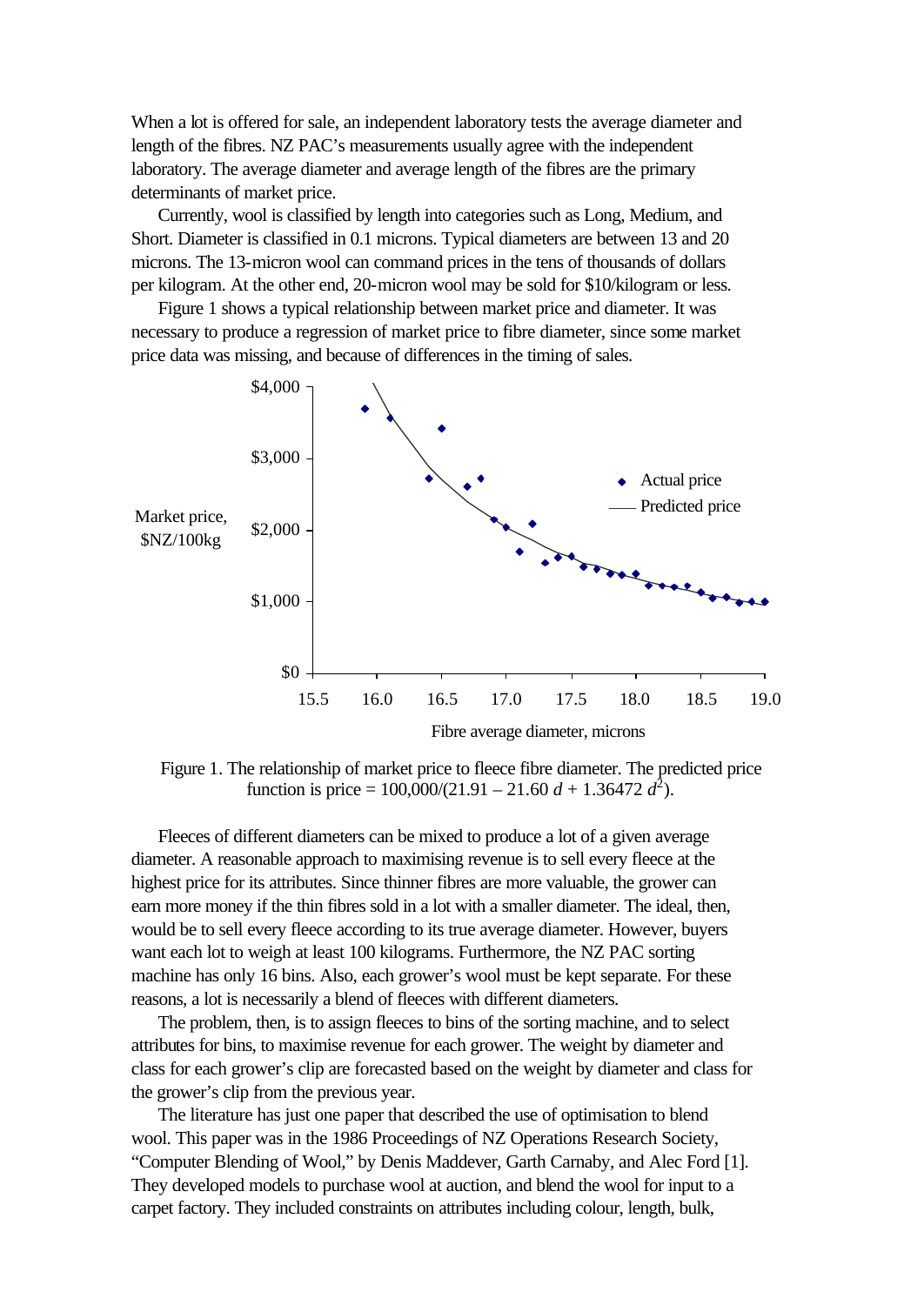diameter, and vegetable matter. They used a dynamic model, with subscripts for month, to help minimise the holding cost of the wool, which suggests they must have used inventory variables, though this is not explicit. Under "Future Extensions," they reported work on non-linear functions related to colour and diameter. They used MINOS, a commercial non-linear math solver, and reported solver times of several hours. It appears their model would not fit NZ PAC's problem, because their model chooses wool for a single blend, while the NZ PAC problem is selecting wool for a sort into 16 bins. However, the work does seem to overlap. They also reported creating a database of market prices for input to their model.

This project has developed two models to assign attributes to bins on the PAC machine, to improve returns. The first model, "One-class bin solver," is a simplified non-linear model that assumes just one class of wool (such as Long, Medium, Short, or Colour). The second model is a mixed integer linear program that solves the problem for up to four classes.

The inputs for both models are market prices for each diameter and class (which can come from the regression model or actual market data), and the average and standard deviation of fleece diameter, and total weight, for each class (Long, Medium, Short, and Colour). A normal distribution was assumed, so quantities of wool could be assumed to be in categories, such as Long 15.0 to 15.1, Long 15.1 to 15.2, etc. Theoretically, negative or infinitely thick diameters could exist, but the formulas truncate these.

The desired output is a list of bin splits. A split is a range of fleece diameters for one class that is assigned to one bin. For example, one split might be Long 15.0 to 15.7, which means that all fleeces with those attributes would go into one bin.

## 2 Non-linear model formulation: One-class bin solver

"One-class bin solver" is a simplified bin assignment model to find bin splits for one class. The model uses the market price as calculated by the regression model, though in principle it could use any market price function (depending on the solver).

#### *Indices*

 $b = bin 1, \ldots, 16.$ 

 $i =$  fleece diameter category, usually 1, ..., 30.

*Inputs*

 $Q_i$  = quantity (kilograms) of wool in diameter category *i*.

 $p(\boldsymbol{d}) =$  a price formula that depends on diameter  $\boldsymbol{d}$ , found with regression.

 $L =$  minimum lot size, usually 100 kg.

 $d_i$  = average diameter of diameter category *i*.

*Decision variables*

 $d_b$  = average diameter in bin *b*.

 $y_{ib}$  = kilograms of diameter category *i* to put in bin *b*.

*Model*

Maximise 
$$
\sum_{i} \sum_{b=1}^{16} y_{ib} p(d_b)
$$
subject to

$$
d_b = \sum_i (d_i y_{ib}) / \sum_i y_{ib}
$$
 for each bin b,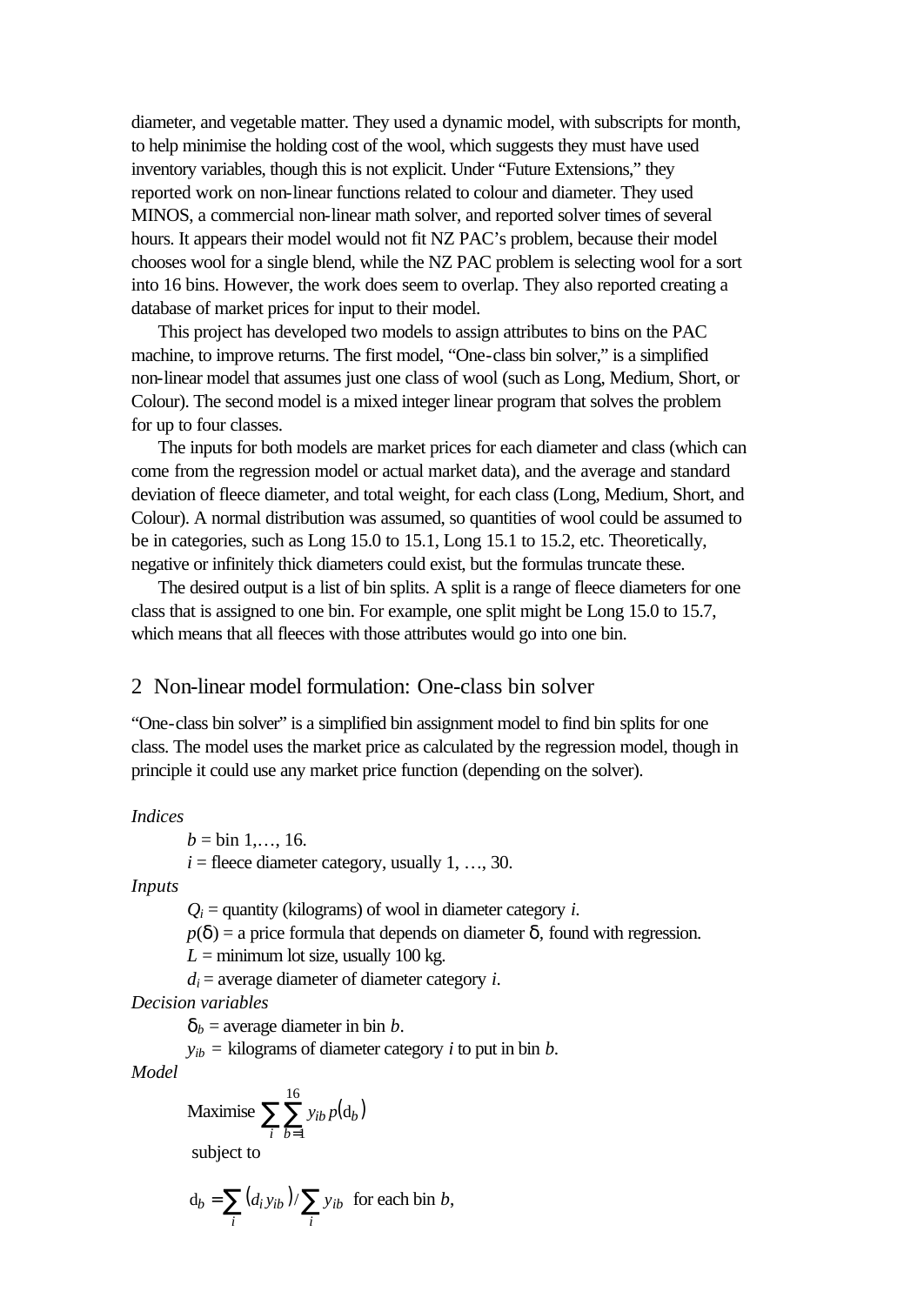$$
\sum_{b} y_{ib} = Q_i
$$
 for each diameter category *i*,  

$$
\sum_{i} y_{ib} \ge L
$$
 for each bin *b*.  

$$
y_{ib} = 0
$$
, for all *i*, *b*.

This model was solved with What'sBest, a commercial solver. This model did not perform well. It was easy to find solutions by hand that were better than solutions found the non-linear solver.

# 3 Mixed integer linear programming formulation: BinOptimiser

BinOptimiser is an optimisation model to select a class for each of the 16 bins on the PAC machine, to maximise expected return. Unlike the model "One-class bin solver," BinOptimiser solves the problem for four different classes.

The solved model gives assignments of fleeces (by category) to bins, and assignments of market price to bins. If the model's recommendations are followed, the actual average fibre diameter in the bin should match the model.

#### *Indices*

 $b = bin 1, \ldots, 16.$ 

 $i, j$  = fleece diameter category.

*s, t* = class, such as Long, Medium, Short, Colour, ordered 1,…5, from highest to lowest quality.

*Inputs*

 $d_{si}$  = the diameter for class *s* and diameter category *i*.

 $L_{si}$  = minimum lot size (usually 100 kg) for class *s* and diameter category *i*.

 $p_{si}$  = market price, \$/100kg, for class *s* and diameter category *i*.

```
Q_{si} = quantity (kilograms) of wool of class s and diameter category i.
```
*Decision variables*

 $w_{si} = 1$  if a bin is assigned class *s* and diameter category *i*, else 0*.* 

 $x_{\text{sitj}}$  = the per cent of wool with class *s* and diameter *i* that is assigned to a bin with class *t* and diameter *j*.

*Model*

1. Maximise 
$$
\sum_{s} \sum_{i} \sum_{t} \sum_{j} p_{tj} x_{sitj} Q_{si}
$$

subject to

- 2.  $\sum \sum w_{si} \le 16$ *s i*  $w_{si} \le 16$ , which limits the number of bins to 16. 3.  $\sum \sum Q_{si} x_{sitj} \leq w_{tj} \sum \sum$ *s i tj*  $\sum \sum Q_{Si}$ *s i*  $Q_{si}x_{sijj} \leq w_{tj} \sum \sum Q_{si}$ , for each class *t* and diameter category *j*. 4.  $\sum \sum D_{si}Q_{si}x_{sitj} \le d_{tj}\sum \sum$ *s i tj*  $\sum \sum x_{sitj}Q_{si}$ *s i*  $D_{si}Q_{si}x_{sitj} \le d_{tj}\sum X_{sitj}Q_{si}$  for each class *t* and diameter category *j*. 5.  $\sum \sum Q_{si} x_{sij} \ge L_{ij} w_{tj}$  for each market class *t* and diameter category *j*. *s i* 6.  $\sum \sum x_{sitj} \leq 1$ *t j*  $x_{sitj} \leq 1$ , for each class *s* and diameter category *i*.
- 7.  $x_{\text{s}i\text{t}i} \geq 0$  for all *s*, *i*, *i*, *i*.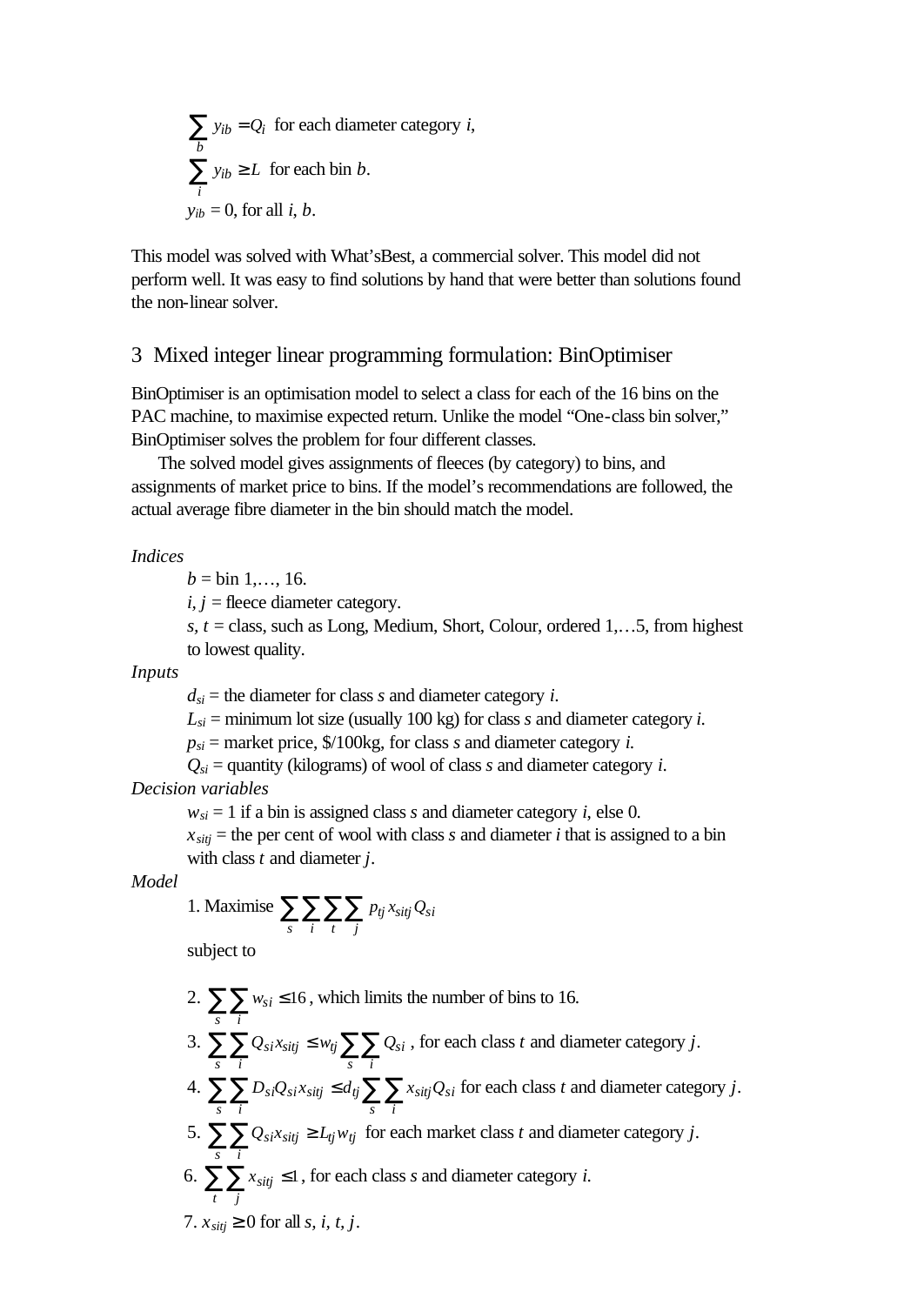8. *wtj* = 1 or 0 for all *t, j*.

Constraint 2 will be satisfied as an equality in an optimal solution, so it may be written as an equality without loss. Also, one class (called Tender) may be given its own bin, so the right-hand side of 16 could be 15.

Constraint set 3 requires that a fleece is assigned to a market category only if a bin has been opened for it.

Constraint set 4 requires that average diameter in the bin must be less than or equal to the assigned diameter for the bin. If price decreases with increasing diameter, this constraint should be satisfied as an equality in an optimal solution.

Constraint set 5 is the minimum lot size constraint.

Constraint set 6 requires that no more than 100% of the wool can be put into a bin. If prices are positive, this constraint will be satisfied as equality in an optimal solution.

Care is taken to define as few of the *xsitj* variables as needed. For example, Short fleeces are never put in a bin of Long, so those variables are assumed to be zero, and the variables are not defined.

The typical number of variables is about 6,500, with 500 constraints, a small model. However, it is surprisingly hard to solve. Solution times are variable, but generally in tens of hours on a 277MHz Pentium II, though it finds a good solution in just a few minutes. Another solver such as CPlex may do better than What'sBest.

Additional constraints can be added to tighten the model:

9.  $x_{sij} \leq w_{tj}$ , for each class *s*, *t*, and diameter categories *i*, *j*. No wool goes in a bin if the bin is not open.

Adding these constraints will not hurt the true integer optimal solution, but it will reduce the (infeasible) upper bound from the continuous model. This reduces the number of branches that the solver has to search. Note that constraint set 9 dominates constraint set 3. While it is true that constraint set 9 tightens the model, each linear program in the branch and bound takes longer to solve. Constraint set 9 increases the number of constraints from 500 to about 8,000. Even though the search region is smaller, each search takes longer, so the effect is to make the whole search take longer.

It is easy to use BinOptimiser to find good feasible solutions quickly, since this is only an ordinary continuous linear program, with the  $w<sub>ti</sub>$  variables fixed. By assigning attributes to the bins by hand, the model will find the splits almost instantly. For example, Bin 1 could be assigned to Long 17.4, Bin 2 to Long 18.8, and Bin 3 to Medium 17.4, etc. The model will quickly find which splits will best satisfy those assignments. This solves in just a few seconds, and gives a valid solution quickly.

## 4 The solution

It was expected that an optimal solution would have an uninterrupted range of splits in a single bin. For example, Long wool of diameter 17.0 to 17.5 microns would go in bin 1, Long wool of diameter 17.6 to 18.0 microns in bin 2, etc. This was not the case. For example, for fleeces that are Long 17.0-17.5, half may go in a Long 17.4 bin, and half in a Medium 17.2 bin. Another example: Long 18.0 fleeces and Long 18.5 fleeces may be assigned to a Long 18.3 bin; but fleeces Long 18.1 to Long 18.4 are assigned to a